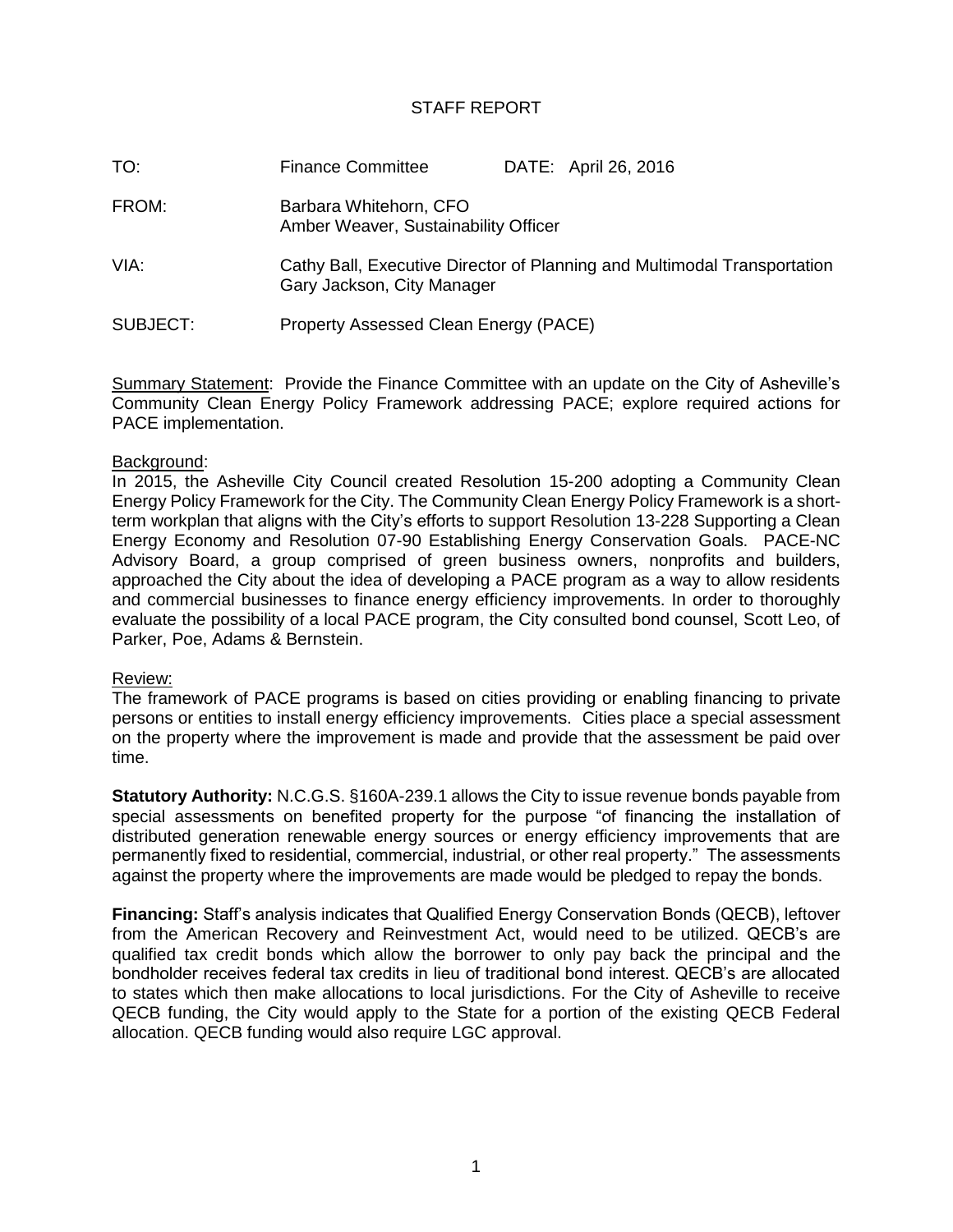There is no guarantee that the City will be able to offer a lower cost option than property owners can get on their own through a standard bank loan. Prospective borrowers would be subject to the same credit guidelines as they would in any loan application.

**Assessment Process:** It is assumed that the City would offer loans periodically during the course of the program and therefore the City would need to go through the assessment process each time that properties are identified and loans given for energy efficiency improvements. This moves the City into a new area of business that would require a level of specialization and expertise, necessitating the addition of multiple full-time staff to manage the program.

The assessment process would likely consist of the following steps:

- 1) A petition from the property owner(s);
- 2) Adoption of a preliminary resolution by Council;
- 3) At least 3 weeks after the preliminary resolution, Council holds a public hearing;
- 4) At least 10 days after the public hearing, Council adopts a final assessment resolution;
- 5) When total project costs are determined (this seems to mean after construction is complete), City prepares a preliminary assessment;
- 6) City Council holds public hearing and confirms (or modifies) final assessment roll;
- 7) After 20 days from adoption of final assessment roll, tax collector publishes notice of assessment role confirmation

## **Issues to Consider**

- Use of special assessment bonds in North Carolina is rare and is customarily used for infrastructure purposes and has not been implemented for a PACE program in the State. Evaluation and implementation of the program will likely require significant cost and time commitment.
- If a borrower fails to pay its assessment, state law requires the City to enforce the payment of assessments, including foreclosure of the property.
- Defaults in the payment of special assessment bonds could potentially impact the City's credit rating and ability to borrow in the future. The special obligation bonds will have the City's name on them and default, therefore, technically would be a default of a City debt obligation.
- The lien of special assessments will be superior to all liens, except liens for State, local, and federal taxes and therefore will impact existing mortgage holders on those properties. In addition, the borrower's mortgage may not allow for this type of lien without causing a default on the mortgage.
- There are a limited number of financial institutions that have current programs to implement a PACE program and that may be further limited if the program includes residential borrowers. If a financial institution is identified, an evaluation of the financial institution's current ability to implement the program and longer term commitment to fund the program would be necessary to ensure the long-term viability of the program.